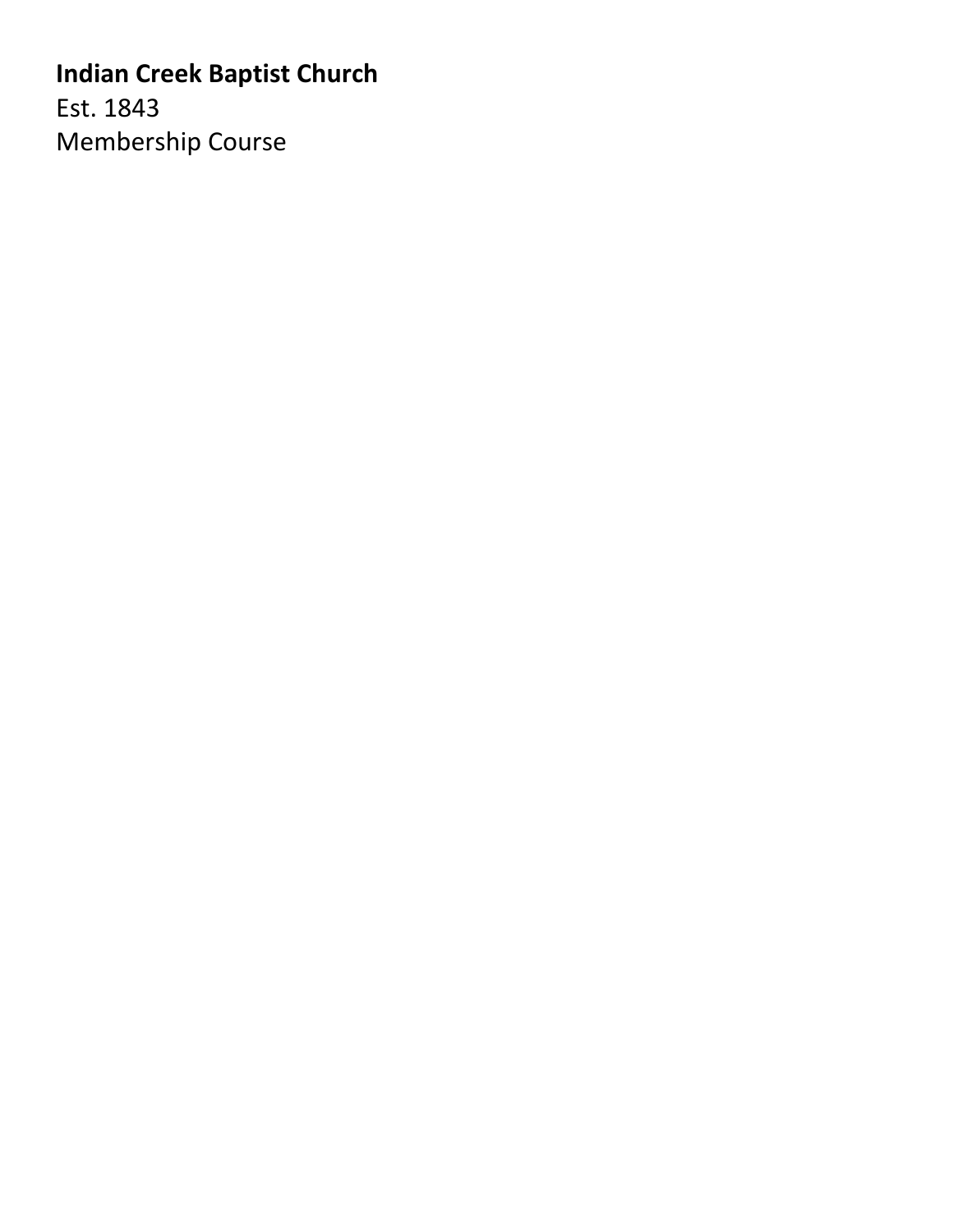# **Sessions**

# **I. Introduction**

- Welcome
- Who we are
- Church history
- What we believe about God
- What we believe about the Bible

# **II. Our church**

- What is a church?
- Are we part of a denomination?
- What is expected of a church member?
- Officers of ICBC
- Meetings

# **III. Our commitment to missions**

Why missions? Local outreaches Our partnership with the American Baptist Churches U.S.A. Using your spiritual gifts

# **IV. Baptism and our commitment to obedience**

What we believe about salvation What we believe about baptism The baptism service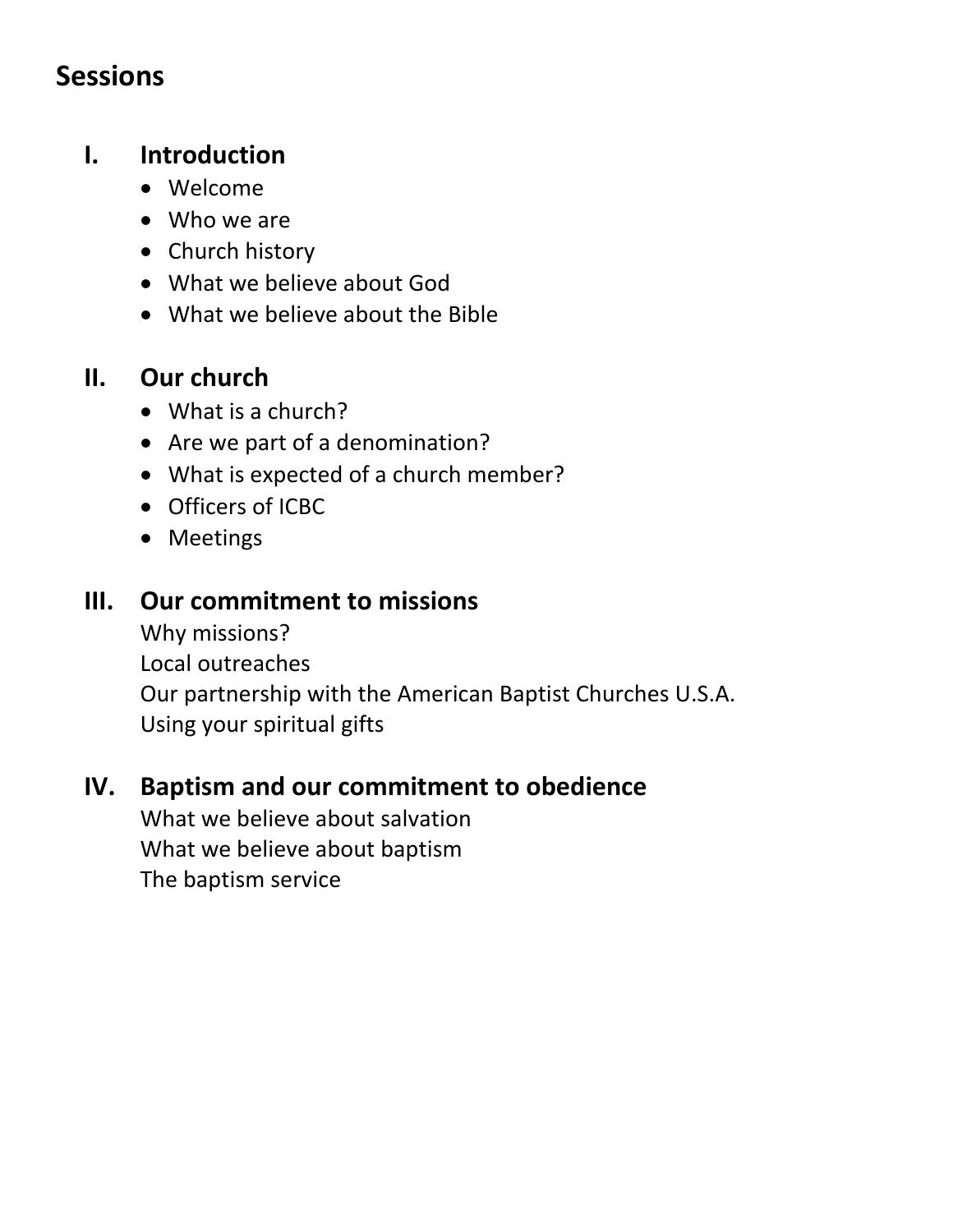### Session 1: Introduction

Welcome and Opening remarks How long I have been at ICBC

#### **Opening Questions**

- Q: What brought you to ICBC?
- Q: Why are you interested in baptism and/or membership?
- Q: Have you ever been a member of another church? \*

#### **Indian Creek Baptist Church's Purpose Statement**

*Our purpose is to be God's light to the mountain by preaching the gospel, winning souls to Christ, making disciples, and ministering to the whole person through missionary outreach*

#### **Indian Creek Baptist Church's Doctrine Statement**

We believe:

- The Bible to be the inspired Word of God.
- The birth of Jesus Christ as evidence of His deity, in that He was virgin born.
- The blood of Christ shed on the cross to be the only atonement for sin.
- The bodily resurrection of Christ from the tomb and His ascension into heaven.
- The body of Christ, called also the church, to be composed of all believers.
- The blessed hope and His personal return to earth.
- The believer's call to a life of consecration.

\*Those who are members of other churches may need to transfer a letter of membership to the ICBC Clerk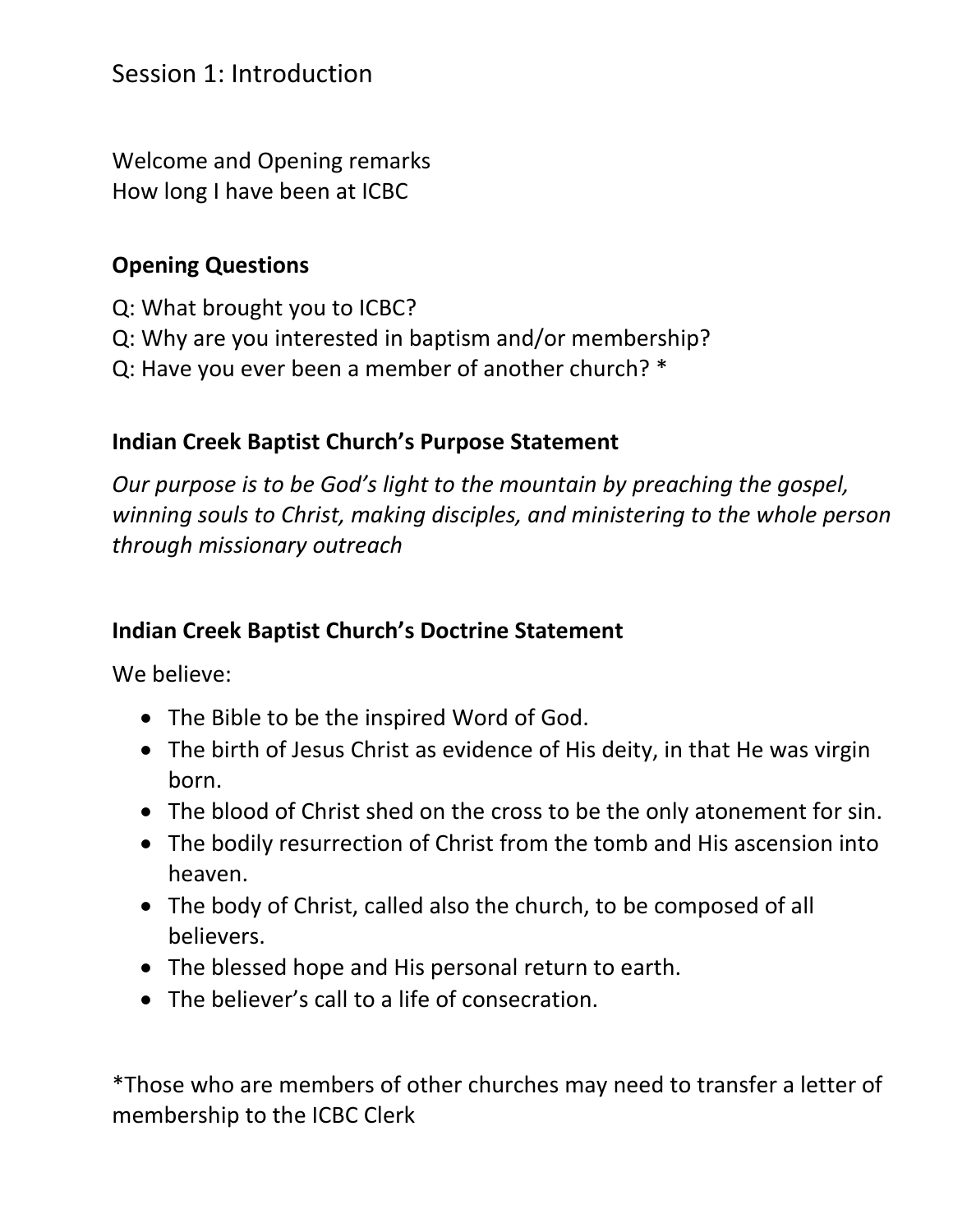#### **Who we are**

Indian Creek Baptist Church (ICBC) is a theologically and socially conservative American Baptist Churches U.S.A. body of believers that operates as a familystyle\* ministry.

*\*Family-style ministry: many members of our church had parents or grandparents who were also members of ICBC. Strong relationships have been established between families. Because of the makeup of our church body, we tend to prioritize expressions of concern such as sending cards and meals to those in need. We are casual and we tend to value outreaches that enable us to reach children and youth with the Gospel.* 

#### **Commitment to Sunday School**

One unique aspect of ICBC is our commitment to Sunday School. On Sunday mornings, we have Sunday School opening at 9:30 followed by our SS classes for all ages. Some of our classes have members who participate online.

#### **Services**

Campground Ministry (Memorial Day to Labor Day) 9 a.m.

Sunday School Opening at 9:30 a.m.

Sunday School classes: 9:45-10:30 a.m.

Morning worship service: 10:40 a.m.

Sunday evening worship service: 7 p.m. during the school year; 7:30 in the summer Sunday evening services rotate location between ICBC and the Mill Run UMC Wednesday Evening Bible Study at 7 p.m.

Q: Do you have any questions about who we are or about our services?

### **Church History**

Watch the video on the ICBC YouTube Channel titled *175 Presentation Video*

Demonstrate how to access the church YouTube Channel and website. Read the section titled *Church History* under the *About* tab on the website.

Q: Do you have any questions about our history?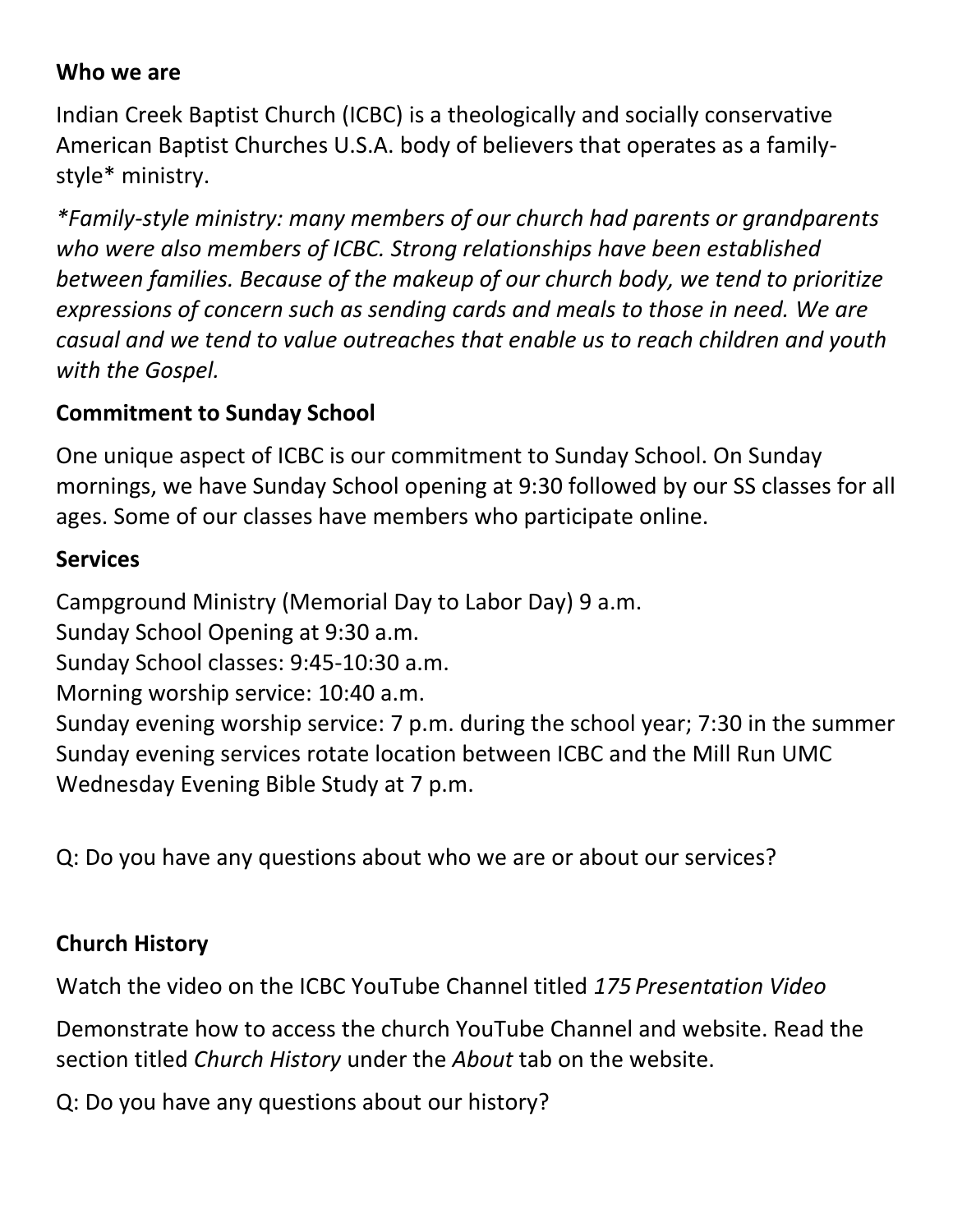**Doctrine** (Please have those in attendance look up Biblical references)

What do we believe about God?

- There is One God (Deut. 6:4; Is. 43:10)
- The Trinity (Matt. 28:18-20)
- Definition: *within the one Being Who is God, there exists eternally three coequal and coeternal Persons, namely, the Father, the Son, and the Holy Spirit* (James White, *The Forgotten Trinity).*
- God the Father (Eph. 1:3)
- God the Son (Phil. 2:5-11)
- God the Holy Spirit (Acts 5:3-4).
- God is uniquely worthy of worship (Is. 43:10)
- He is not limited by physical properties (Jn. 4:24)
- He is beyond the realm of time (Ps. 90:2)
- He alone is the Creator (Is. 41:4)
- He is all-powerful (Job 42:2)
- God is sovereign over Creation (Col. 1:16-17)
- God is love  $(1 \text{ Jn. } 4:8)$

What do we believe about the Bible?

The Bible is God-inspired (2 Timothy 3:16)

The Bible is powerful (Romans 1:16)

The Bible is accurate in everything that it teaches (Ps. 119:140)

The Bible is the final authority for faith and practice (2 Tim. 3:16-17, James 1:22- 25)

# **Concluding Question and Assignment**

Q: Are you in agreement with our beliefs about God and the Bible? Q: Do you have additional questions about what we discussed? **Handout:** Indian Creek Baptist Church By-laws and Constitution **Assignment**: Please read the handout before next session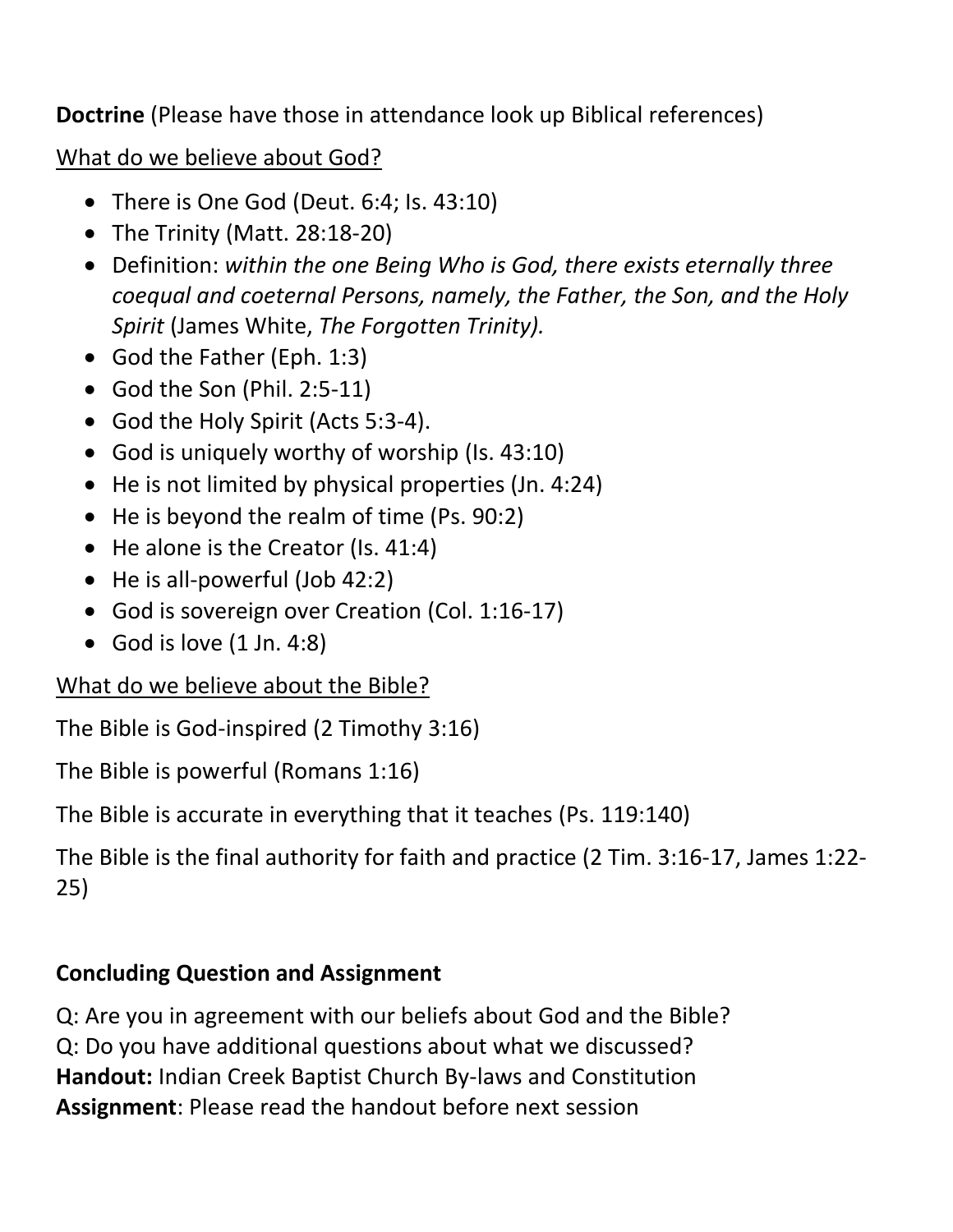# Session II: Our Church

Welcome Review from the previous week

#### **What is a church?**

The word translated *church* in our English Bibles does not mean *house of worship*  or *place of gathering*. It has far more to do with the *who* and the *what* than the *where*. Church means *assembly*. It is a group of individuals who are assembled together. It is not a generic assembly; it is a specific one. The true church is comprised of those who have trusted in Jesus Christ for salvation, organized under the headship of the Lord Jesus Christ, for the purposes of equipping the saints for the work of ministry and reaching the lost for the glory of Jesus Christ.

#### **Are we part of a denomination?**

We are part of the American Baptist Churches U.S.A. Although we will discuss our denomination further in the third session, there are a few points to note about our denomination here:

- We are voluntarily partnered with the American Baptist Churches U.S.A. Baptist denominations do not have a strong central authority structure wherein the denomination owns church property, hires and fires ministers, and places specific demands upon congregations.
- We partner together to support local, national, and international missions. This requires the funding of central offices, ministries, ministers, and staff as they assist local churches and facilitate mission work.
- The American Baptist Churches U.S.A. is broken down into regions. We are part of ABCOPAD, or *The American Baptist Churches of Pennsylvania and Delaware*. Within Pennsylvania and Delaware, associations have been established to help local churches support one another. ICBC is part of the Monongahela Baptist Association. There are 15 churches within our association, ranging from Confluence to Greene County.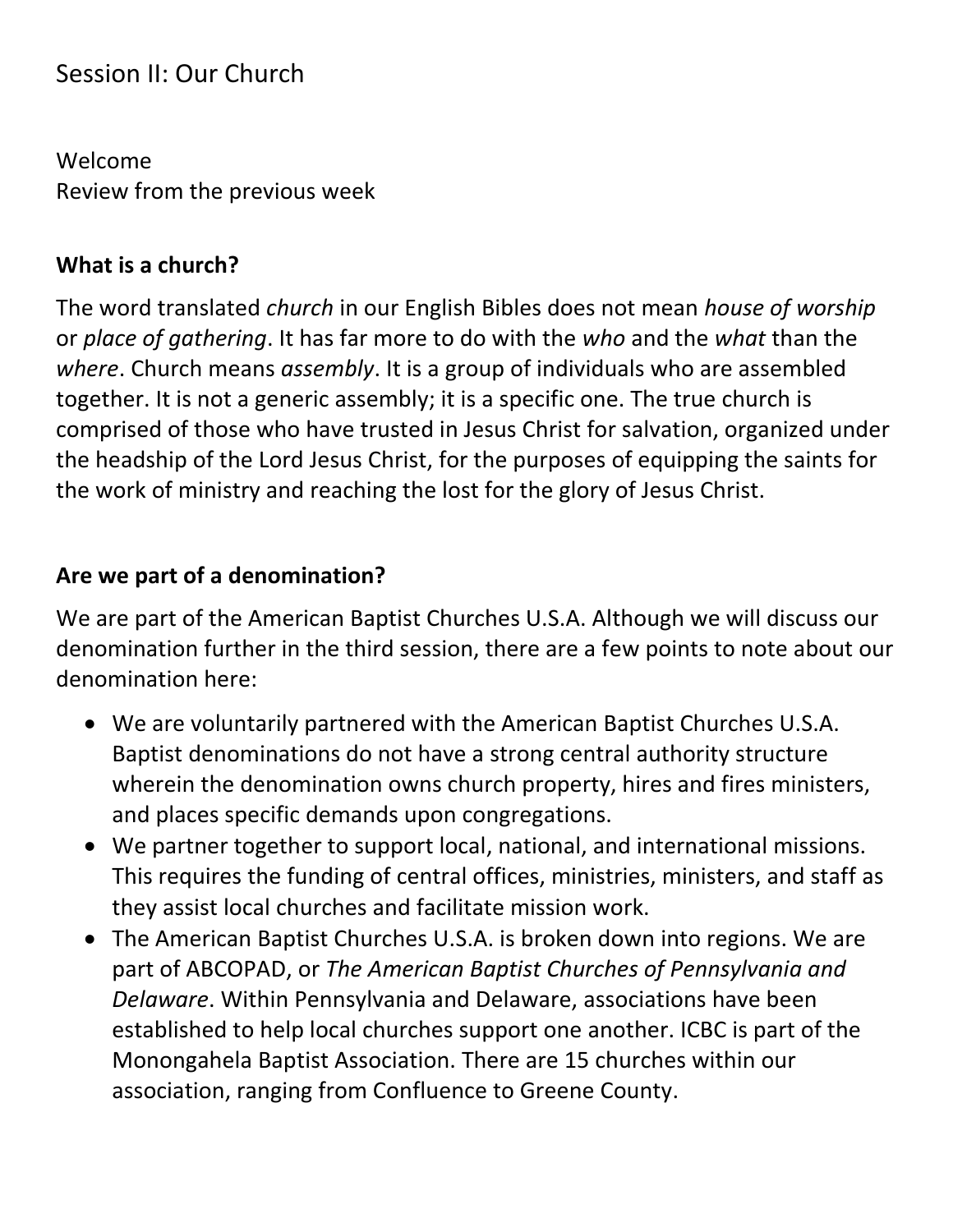# **What is expected of a church member?**

As noted in our doctrine statement, we believe in the believer's call to a life of consecration. This means that we recognize that we have been set apart from the world by God to be used by Him for His glory. There are specific expectations placed upon those who assemble together in the New Testament:

- They live to bring glory to Jesus (Eph. 3:20-21)
- They commit to living holy lives (Eph. 5:3)
- They maintain a godly testimony (Titus 2:7-8)
- They are accountable to one another (James 5:16)
- They participate in corporate worship (Hebrews 10:25)
- They strive for unity and shun practices that undermine it (Phil. 2:1-8)
- They use their spiritual gifts to encourage other believers (Eph. 2:10; 1 Cor. 12-14).
- They share the Gospel of Jesus Christ with the lost (Matt. 28:18-20).

# **Officers of ICBC**

Officers of Indian Creek Baptist Church are church members who have recognized the spiritual gifts God has given them and have chosen to use those gifts within a specific role. Church officers are elected at the annual business meeting (held the second Wednesday of January). Some officers serve for one year and others serve for three years. List of officers:

Deacon/Deaconess Director Treasurer Assistant Treasurer Sunday School Secretary Assistant Sunday School Secretary Sunday School Treasurer Financial Secretary Sunday School Superintendent Church Clerk Organist and Pianist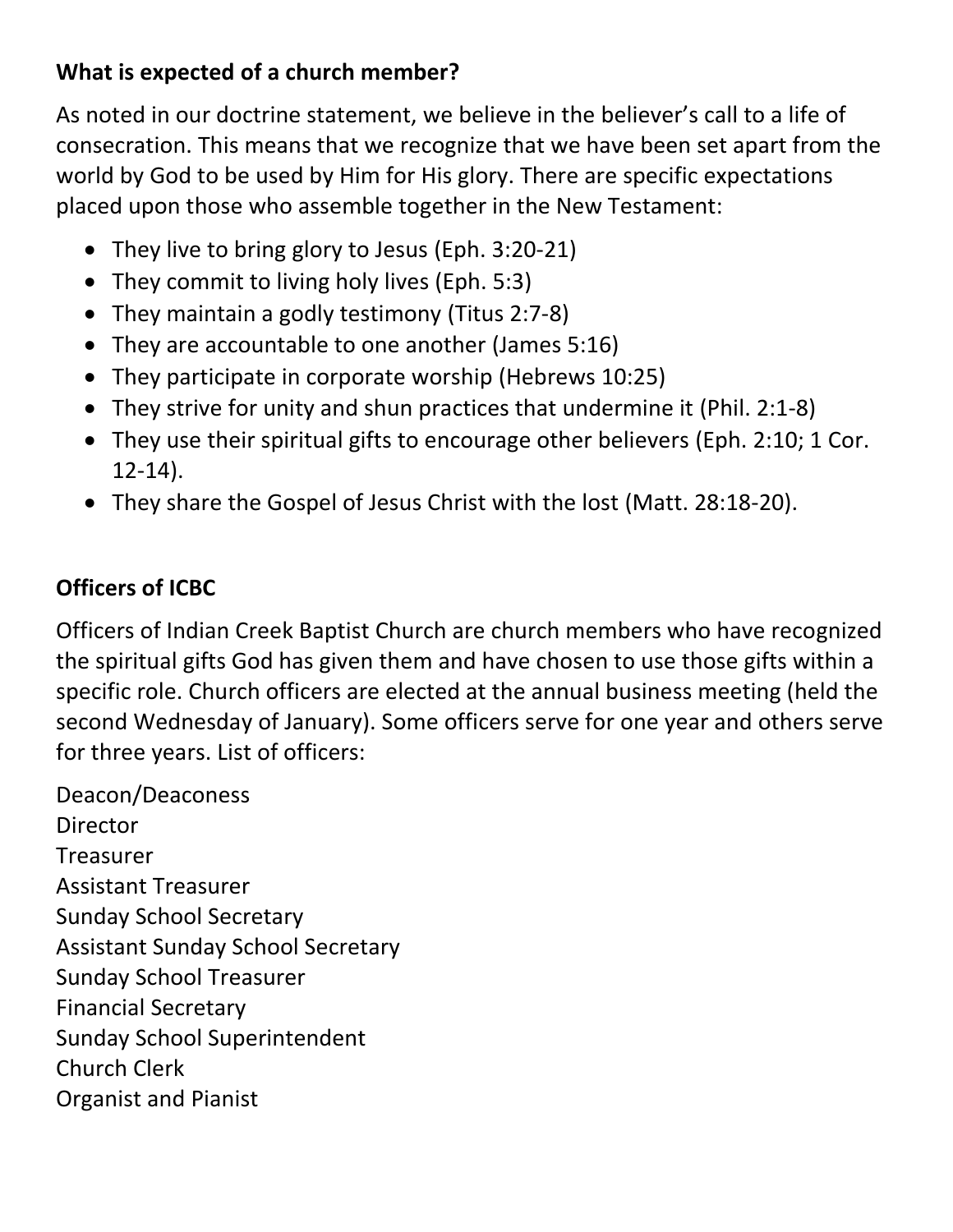Senior Choir Director Assistant Sr. Choir Director Youth Choir Director Assistant Youth Choir Director Junior Choir Director Ushers

#### **Our Pastoral Staff**

Pastor Chris McLaughlin, Senior Pastor

Pastor Jason Seevers, Associate Pastor of Youth

### **Other opportunities to serve**

One need not be a pastor or an officer to serve at ICBC. We have many opportunities available for you to use your spiritual gifts. Please note that all who volunteer at ICBC must have background clearances, per Pennsylvania law. If interested in learning more about serving or about our Child Protection Policy (available on our website- please see our *resource* tab), please reach out to a pastor or the Child Protection Committee. A further discussion will occur in session III.

### **Child Protection Policy**

ICBC seeks to provide a safe sanctuary for all. In accordance with Pennsylvania law, all employees and volunteers of ICBC must submit appropriate background clearances. Additionally, all must read our *Child Protection Policy* and *The Addendum to the Child Protection Policy,* and sign a statement of agreement with it. We have a zero-tolerance policy regarding harassment, abuse, or any other violation of our *Child Protection Policy* or *The Addendum to the Child Protection Policy*. Our church takes the responsibility of mandated reporting very seriously. We encourage all to read our policies, which may be accessed on the church website under the *resource* tab.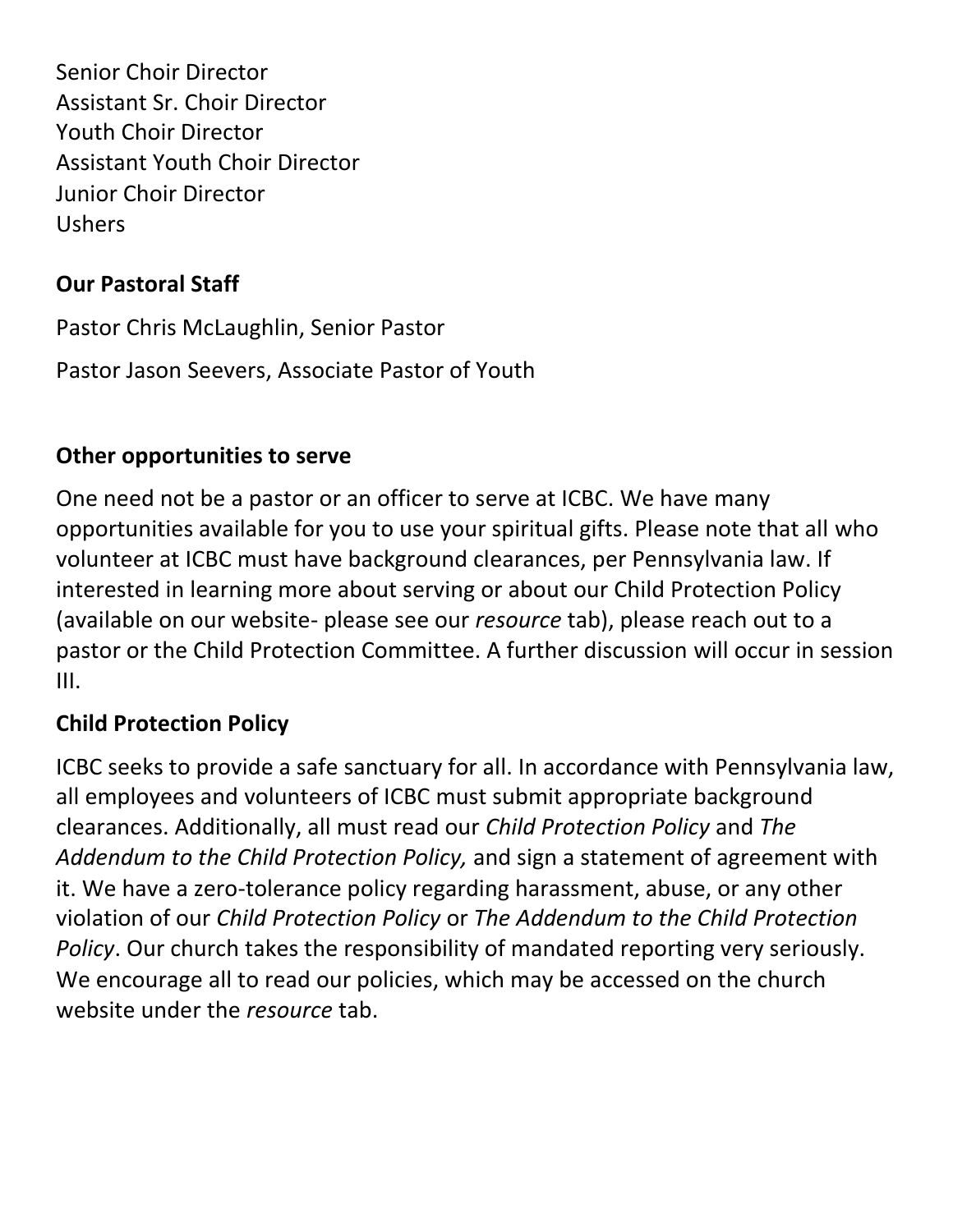# **Meetings**

# Monthly Board Meeting

Each month from February-May and then from September-December, we hold a regular monthly board meeting on the second Monday of each month. This meeting involves revisiting notes from the previous meeting, reviewing and approving financial statements, and making motions on ongoing business/ministry within the church. Although it is only officers who are able to vote at the monthly board meeting, all church members are welcome.

# Annual Business Meeting

Our annual business meeting is held on the second Wednesday of January. We strongly encourage all members of ICBC to attend. During this meeting, we review the financial statement from the previous year, receive reports on ministries, commit to certain ministries for the upcoming year, and elect new officers and committees.

# **Concluding Questions**

Q: Do you have any questions about boards/committees within ICBC?

Q: Do you have any questions about our pastoral staff?

Q: Are you in agreement with our church's position on the duties of a church member?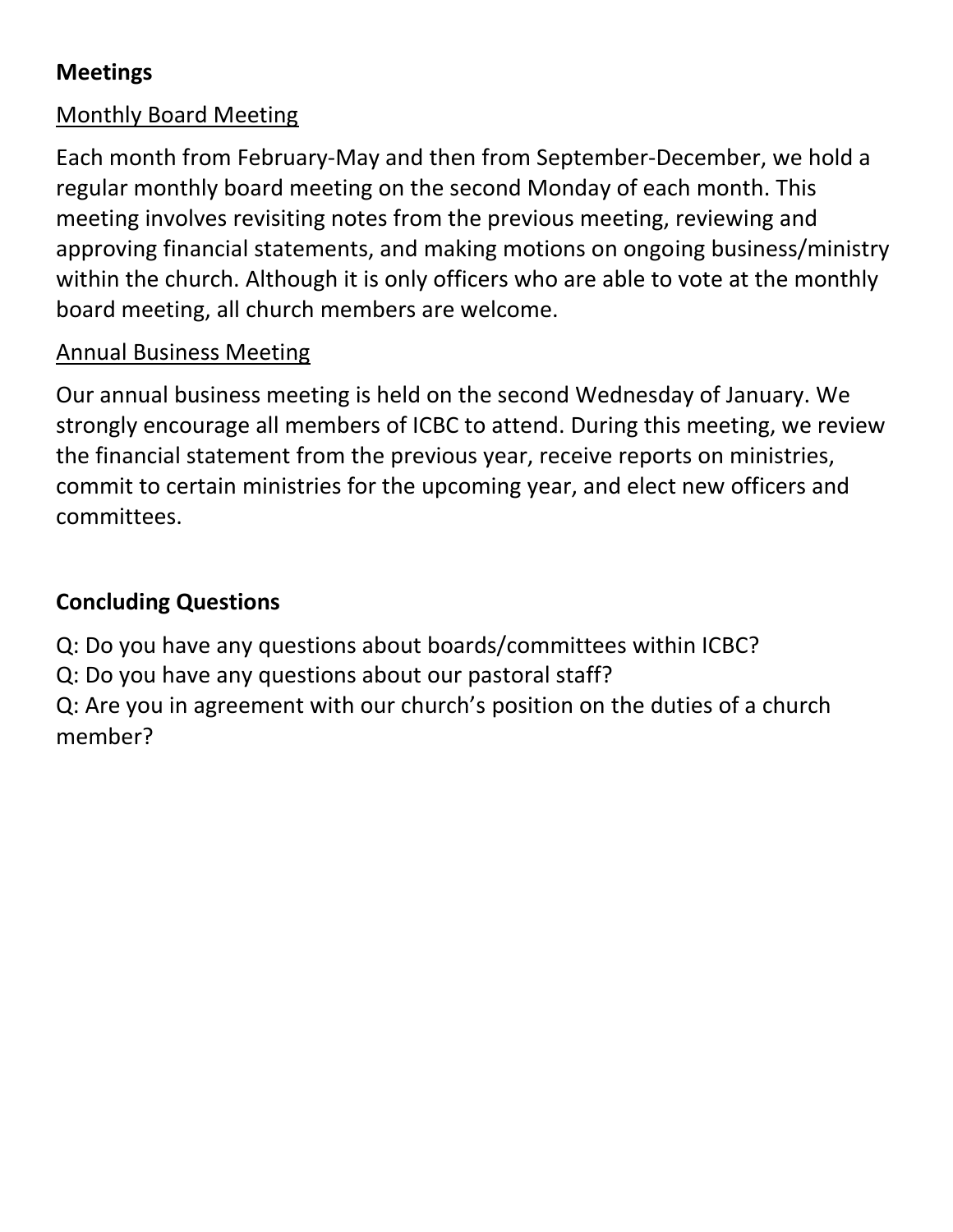# Session III: Our Commitment to Missions

Welcome Review from last session

#### **Why missions?**

The Lord Jesus Christ stated His purpose: *to seek and save that which is lost* (Luke 19:10). Jesus' words communicate the fact that the unbeliever is dead in sin, separated from spiritual life. If the unbeliever were to die having never accepted Jesus Christ as one's Savior, he/she would spend eternity in hell. Throughout Jesus' ministry, He expressed grief over the enslavement the unbeliever has to sin, and He died on the cross for the sins of the world (John 3:16). He commanded His disciples to make disciples of all the nations (Matt. 28:18-20). If you were to read from Acts through the conclusion of the Bible, you would note that the church faithfully obeyed the Lord's words.

Please note that cross-cultural missions (a missionary going to another country) are only one example of mission work. Cross-cultural missions are essential because missionaries/mission organizations take the Gospel to places desperately in need of the Word of God, humanitarian aid (a vehicle through which the Gospel may be proclaimed), and supporting ministries. In some cases, the Gospel is taken to places where nobody has ever heard about Jesus. In others, governments or local groups hostile to the Gospel message harm those who tell others about Jesus. We are proud to partner with several missionaries (please use our church's webpage to find the missionaries we support on the *resources* tab and to discuss each family we support):

World Vision Duncans (Avant Ministries) Peggy Cunningham (Rumi Rancho) Whites (World Venture) Comptons (The ONE: Peru Ministries) Browns (South America Mission) Nathan\*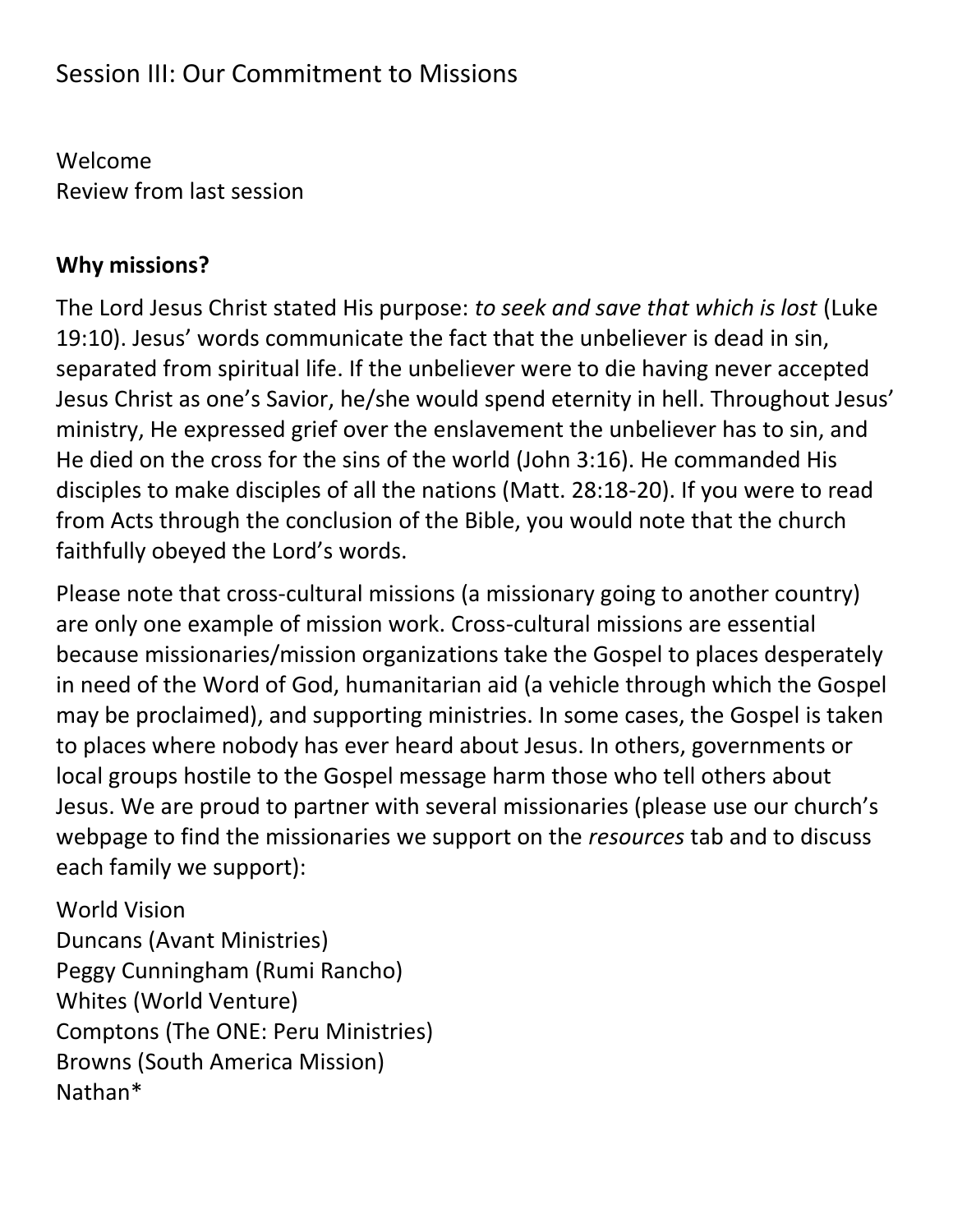Adam & Judy\* \**Ministering in a restricted nation*

### **Prayer for the Persecuted Church Sunday**

The first Sunday in November is set aside as a service of prayer and reflection upon the persecuted church. Using resources from *Voice of the Martyrs* and *Open Doors*, we typically focus on one nation in which Christians are suffering severe persecution. We help our congregation to understand the difficulties faced by believers in those nations and we pray for them. The Mission Committee of ICBC helps to plan this service.

### **Local outreaches**

Just as there is a need for the Gospel to be shared in other nations, so also is there a need right in our nation and community. As a church family, we are committed to *being God's light to the mountain*. We have several outreaches: God's Tots, King's Kids Club, VBS, Harvest Party, and a senior luncheon. In times of distress, our church has organized rapidly to respond to needs. When the most recent Connellsville flood occurred, our church immediately responded, sending over 50 people to help clean up houses. Nationally, we have gone on building trips with *Builders for Christ*.

# **Our partnership with the American Baptist Churches U.S.A.**

As noted in the previous session, we are a part of the American Baptist Churches U.S.A. Our denomination has a proud history of evangelistic work (if time allows, please discuss famous missionaries including Adoniram and Ann Judson). Our voluntary partnership with the ABC USA includes collecting four special offerings annually: America for Christ Offering, One Great Hour of Sharing Offering, World Missions Offering, and Retired Ministers and Missionaries Offering.

#### **American Baptist Women**

Our church has been involved with the American Baptist Women for many years. Here is a brief overview of their history: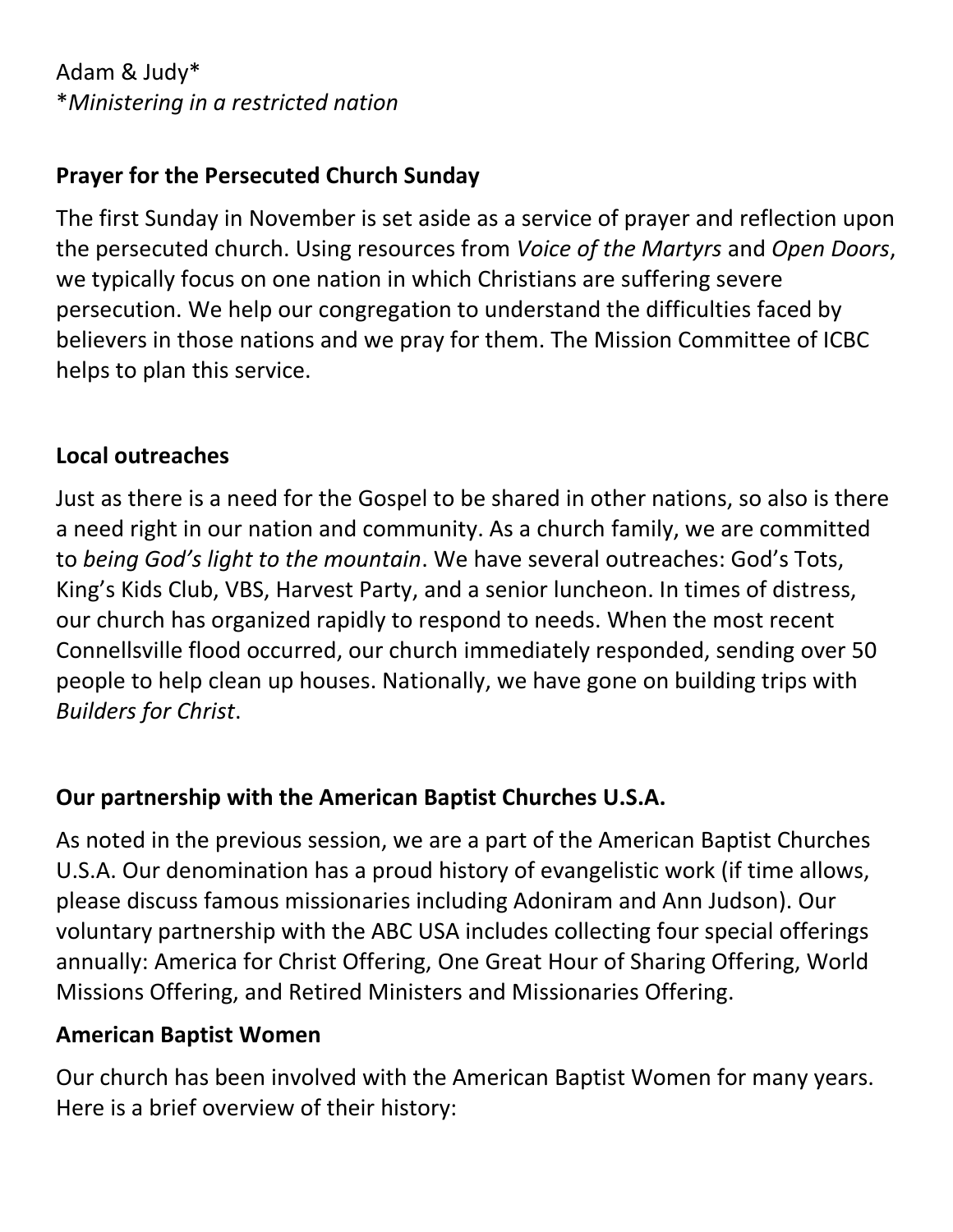*American Baptist Women's Ministries became a national organization 1951, with the formation of the National Council of American Baptist women. But women's ministries in our denomination began long before 1951. For well over a century, women have been strong partners in the American Baptist family-raising money for missions at home and abroad, sending missionaries, and ministering in local churches and communities.*

*Through the years, women have shaped their ministries to meet emerging needs. The Woman's Baptist Society, organized in 1871 (the forerunner of the Woman's American Baptist Foreign Mission Society), focused on women in other lands. The Women's American Baptist Home Mission Society, formed in 1909, centered on evangelism in the United States. The World-Wide Guild was established in 1915 to train, inspire, and empower girls for Christian ministry and leadership; it became a program of Educational Ministries. In 1992, AB Women's Ministries affirmed and accepted all responsibility for the girls' ministry and organized it as AB GIRLS.*

(https://abwomensministries.org//page.aspx/contentId/29/History/)

If you would have interest in learning more about this vital ministry, please speak with Pam Hughes or Denise Miner.

# **Using your spiritual gifts**

We believe that God has given every Christian spiritual gifts. Those gifts help to inform us of areas in which God has uniquely created us to serve within the local church (Ephesians 4:16).

**Handout:** Spiritual Gift List and Survey (Lifeway).

Discussion on spiritual gifts

# **Concluding Questions/Assignment**

Q: Where do you see yourself serving within ICBC?

Q: How can we assist you in sharing the Gospel?

Q: Do you know anyone in need of salvation? Let us pray for that individual tonight.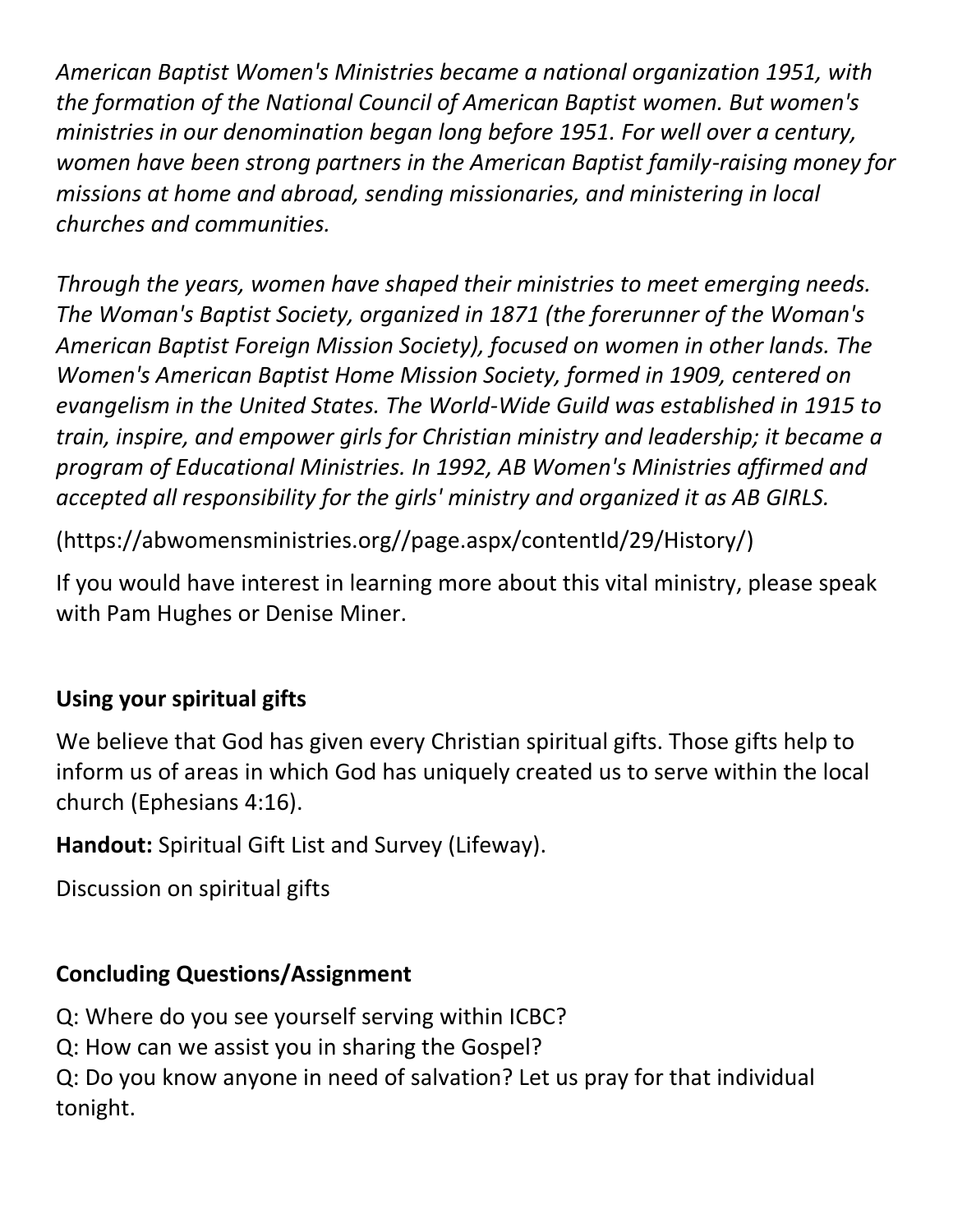**Take home assignment:** complete the spiritual gift survey and bring it back for session IV.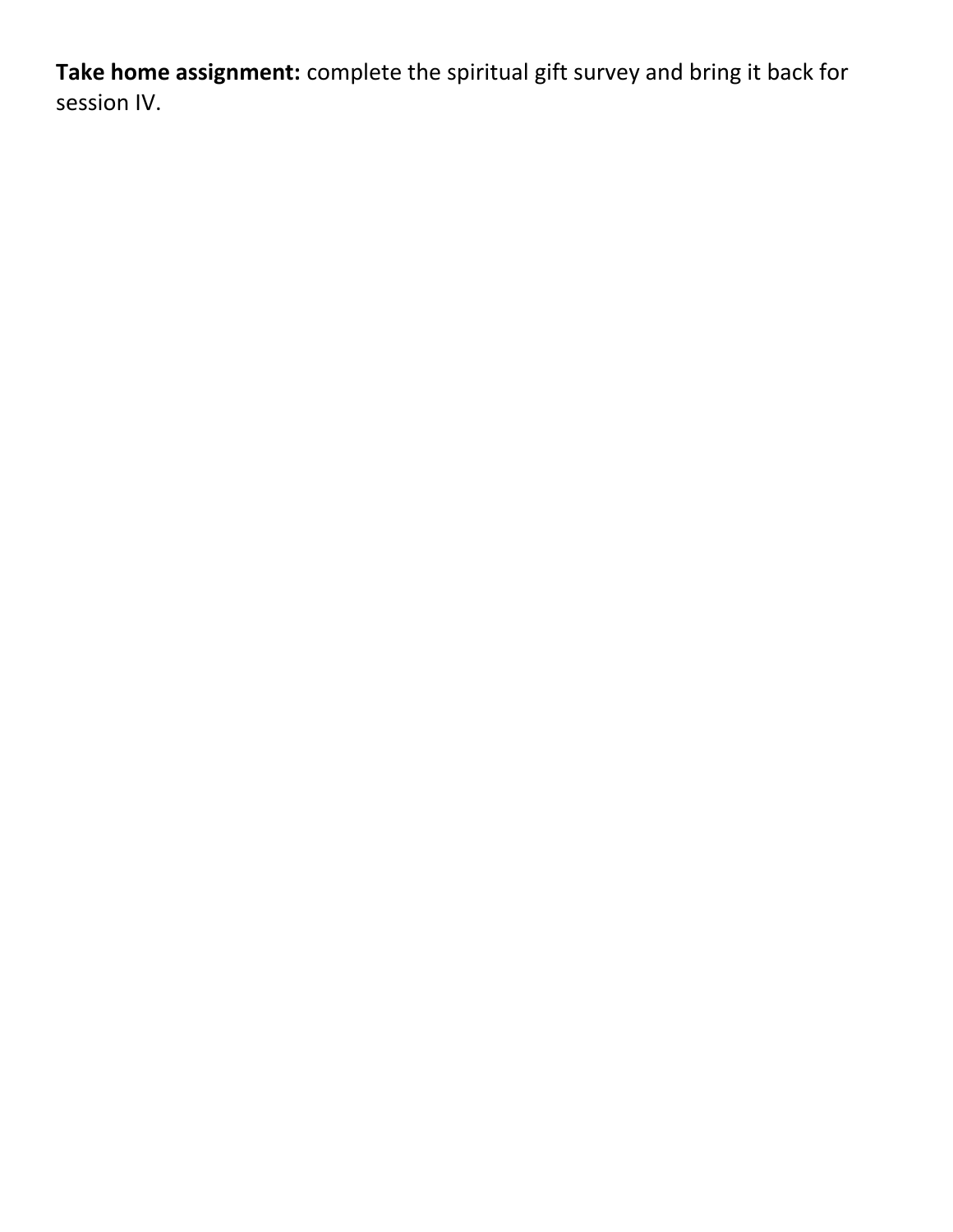#### Welcome

Review from last week: What did you learn from your spiritual gift survey? How do you believe God has gifted you to serve within our church family?

#### **What do we believe about salvation? (Please look up verses)**

- We believe that God is holy. He is without sin (1 Jn. 3:5).
- All have sinned and fallen short of the glory of God (Romans 3:23).
- Because of sin, those who have not trusted in Jesus for salvation are spiritually dead. The wrath of God abides upon them (John 3:18).
- God has revealed His plan of salvation that people may respond in saving faith (Titus 2:11).
- Jesus Christ died as a sacrifice for our sins (1 Jn. 2:2; 1 Cor. 15:3)
- He rose victoriously from the grave (1 Cor. 15:4)
- Because of His death, burial, and resurrection, those who trust in Jesus Christ for salvation will receive eternal life (Romans 6:1-23)
- We must confess and repent of our sins (1 Jn. 1:9), believing in our hearts and confessing with our mouths that Jesus Christ is Lord (Romans 10:9-10).
- Those who have placed their faith in Jesus Christ have been declared righteous (Romans 5:1). They are being sanctified (Hebrews 10:14). We will someday be glorified (Romans 8:30).
- We cannot be saved by growing up in church, by being *spiritual*, by being *sincere*, or by works. We can only experience salvation by responding to the Gospel in faith (Ephesians 2:8-9).
- The believer should have confidence that he/she has eternal life (Ephesians 1:13, 2 Cor. 5:17). One cannot lose their salvation (John 10:28-30).
- We reflect upon the Lord's redemptive work when we gather together in victory on Sunday mornings to worship and especially on Sundays in which we observe the Lord's Supper.

Q: Do you have any questions about the Bible's teaching on salvation?

### **What do we believe about baptism?**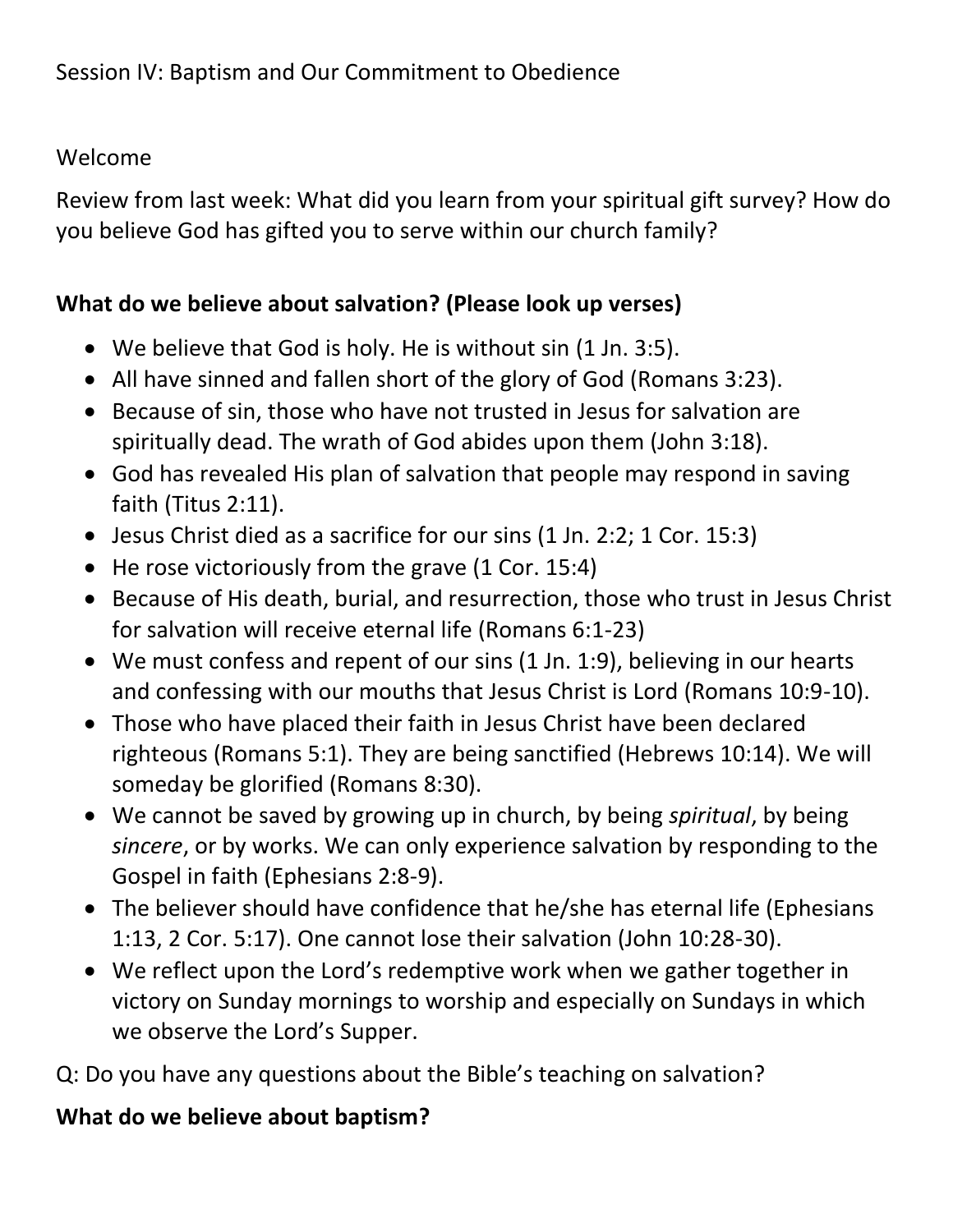Baptism is one of two ordinances of the local church (the other being the observation of the Lord's Supper). Baptism is not necessary for salvation (Luke 23:39-43). Nevertheless, Jesus commanded His disciples to baptize disciples (Matt. 28:18-20). Notes about baptism:

- Baptism is a depiction of the death, burial, and resurrection of Jesus Christ (Romans 6:3-4).
- In baptism, we identify with Jesus Christ
- In baptism, we make a public proclamation that we are believers
- There are no examples in Scripture of anyone being baptized prior to conversion

Q: Do you have any questions about the Bible's teaching baptism?

# **The baptism service**

### **Notes**

- The baptism service is held on Palm Sunday at 7 p.m.
- The baptismal candidate will be asked to have a family member, friend, or spiritual influence read his/her testimony.
- The baptismal candidate will supply the church pianist with a favorite Christian song that will be played as the candidate enters the baptistery.
- All baptismal candidates will be given a white robe to wear for the service. Please wear dark clothing underneath. Please also bring towels and a change of clothes. Some individuals choose to wear flip flops, which are acceptable.

# Procedure

- The pastor will enter the baptistery and share a brief reflection upon baptism.
- The candidate's selected song will play as he/she enters the baptistery.
- The candidate will stand in front of the pastor.
- The candidate's testimony will be read.
- The pastor will place one hand upon the upper shoulder of the candidate and the other on the wrist (the candidate will close his/her nose with that hand).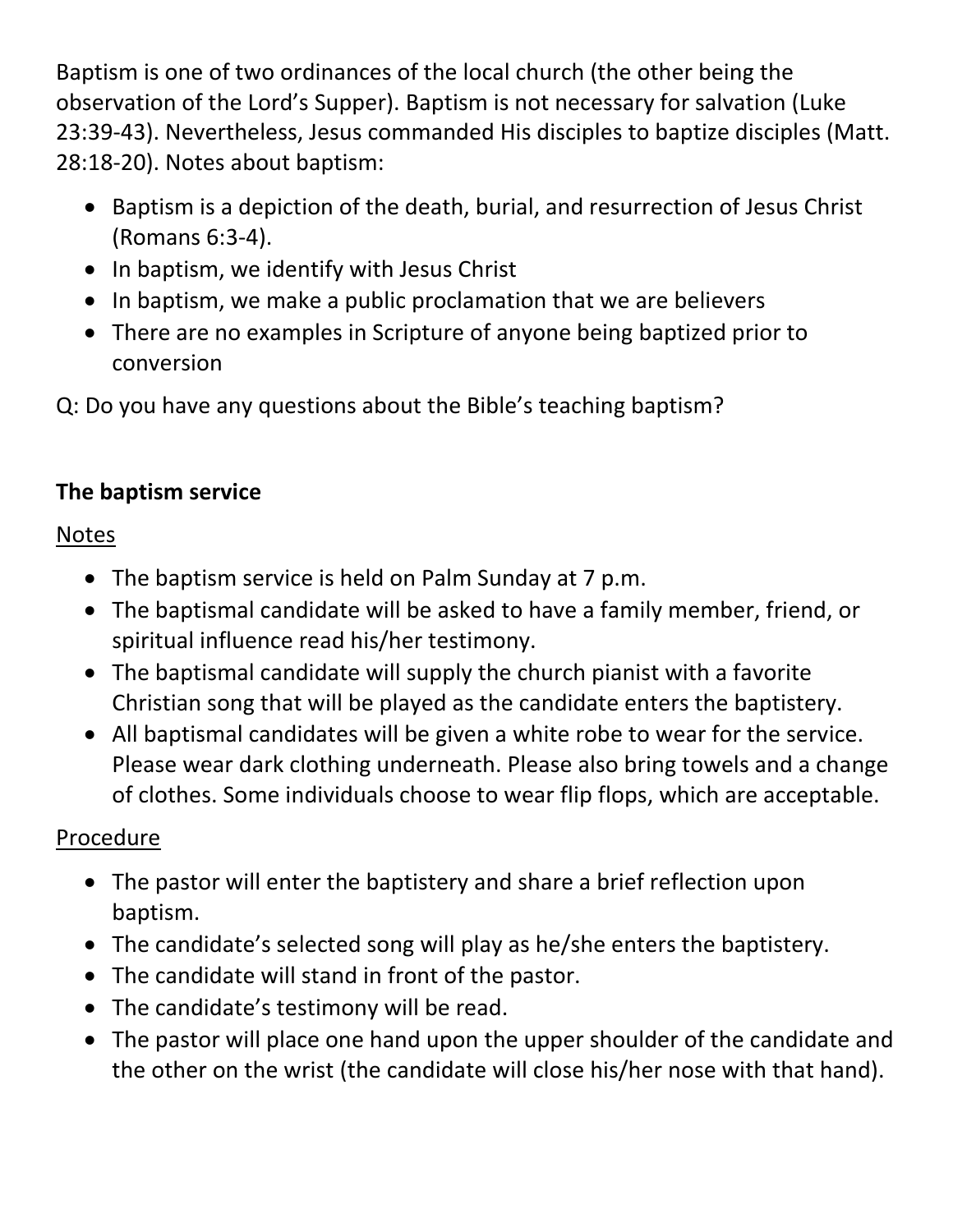- The pastor will declare, "Because of your profession of faith in Jesus Christ, I baptize you my brother/sister in the name of the Father, the Son, and the Holy Spirit… buried in the likeness of His death…"
- At this point, the candidate will be lowered into the water
- The candidate will be quickly raised from the water as the words "… and raised to walk in newness of life" are declared.
- The congregation will clap.
- The baptized believer will dismiss the baptistery to the selected song.
- The diaconate board will assist the baptized believer down the stairs to get changed.

### **Concluding questions and tasks**

Q: Are you in agreement with our beliefs about salvation and baptism?

Q: Do you have any doubt about your salvation?

Task: Please receive a baptismal robe

Task: Please select an individual to share your testimony during the service

Task: Please select a song for your baptism